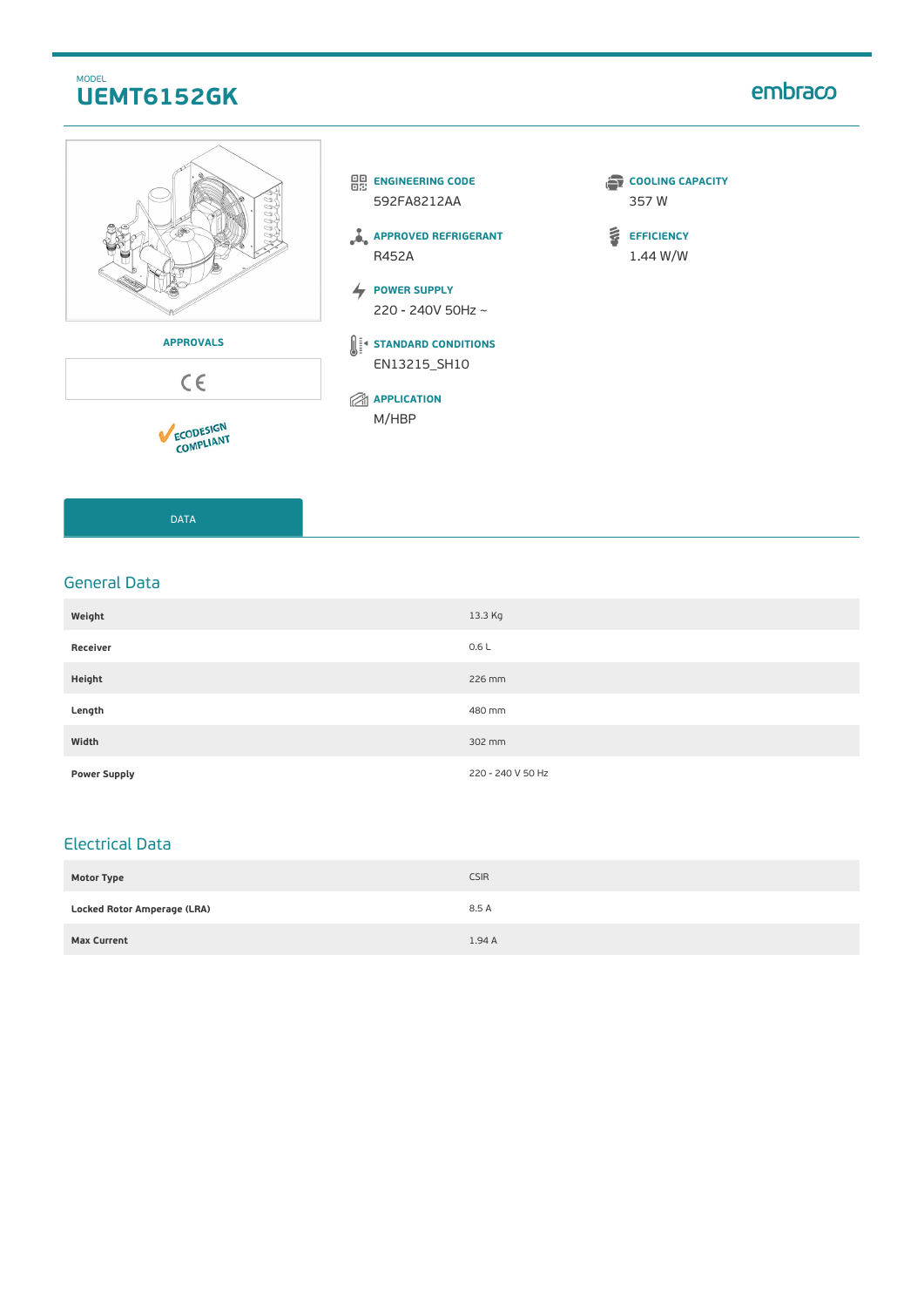# Spare Parts

| <b>Valve Suction</b>  | FLARE 3/8"       | 2110059    |
|-----------------------|------------------|------------|
| Valve Discharge       | FLARE 1/4"       | 2110085    |
| Condenser             | 3R8T             | 2451204    |
| Compressor            | <b>EMT6152GK</b> | 912FA67AR  |
| <b>Electrical Kit</b> | ELCOM EMT6152GK  | 912FA6764A |
| Fan Kit               | 10W 200/28°/5B   | 1996581    |

### Noise Data

| <b>Sound Power Level</b> | 59.3 dB (A) | $\overline{\phantom{a}}$ |             |
|--------------------------|-------------|--------------------------|-------------|
| Sound Pressure Level     | at $1m$     | at $5m$                  | at 10 m     |
|                          | 51.3 dB (A) | 37.32059991 dB (A)       | 31.3 dB (A) |

### Fan Motor

| Number                | <b>J</b>    |
|-----------------------|-------------|
| <b>Shaft Power</b>    | 10 W        |
| <b>Air Flow</b>       | 300 $m^3/h$ |
| <b>Blade diameter</b> | 200 mm      |

PERFORMANCE

### Rated Points

| <b>Ambient</b><br><b>Temperature</b> | Cooling<br>Capacity | <b>Power</b><br>Consumption | <b>Current</b> | <b>Efficiency</b> |
|--------------------------------------|---------------------|-----------------------------|----------------|-------------------|
| 32.00°C                              | 357W                | 249 W                       | 1.57A          | 1.44 W/W          |

Test Condition: EN13215\_SH10, Return Gas 0 °C, Subcooling 3K , Evaporation -10.00°C, Condensing 0 °C, Ambient 32.00°C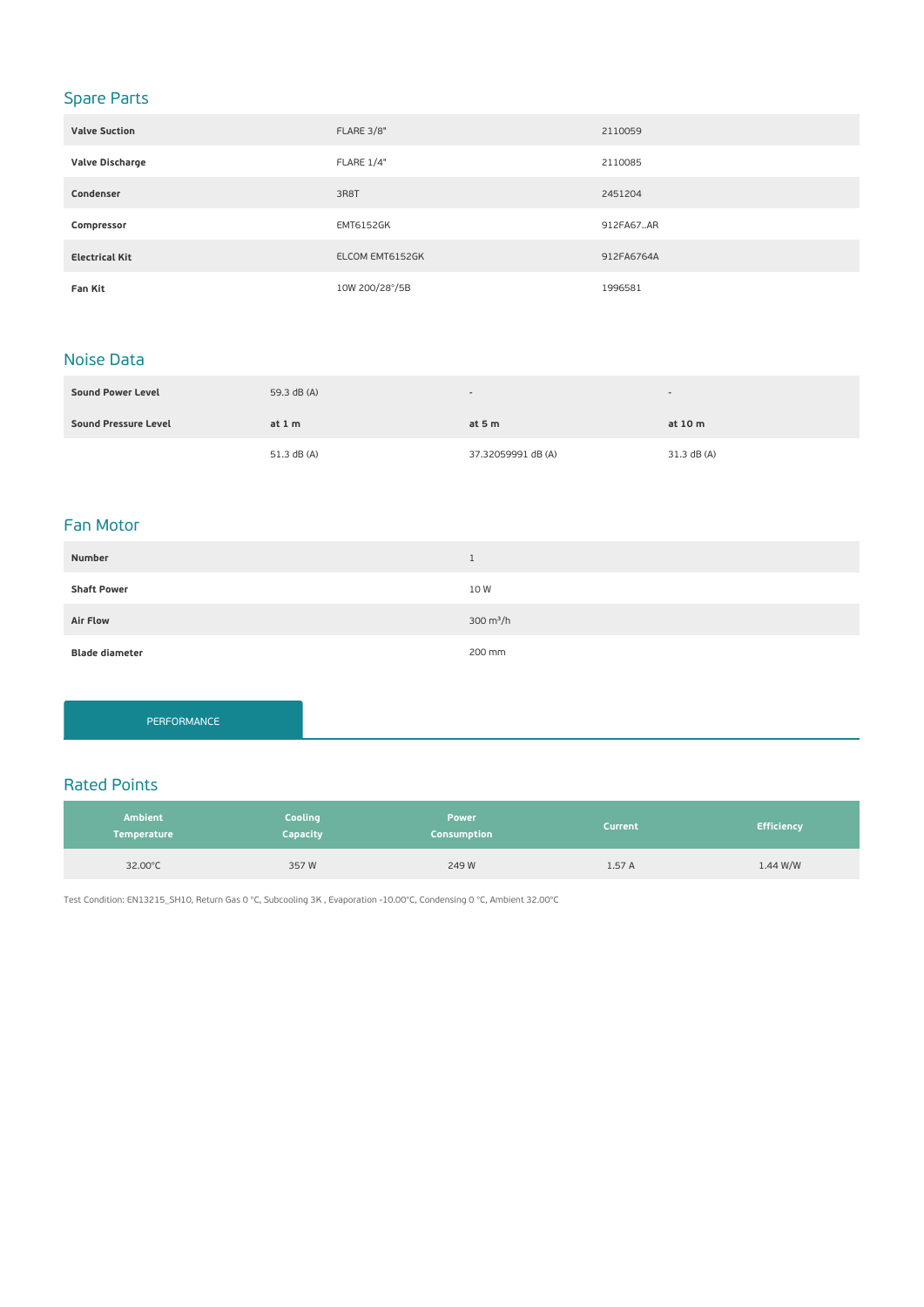# Performance Curve Data

#### Ambient Temperature 25°C

| Evaporating<br>Temperature °C | Cooling<br><b>Capacity W</b> | Power<br><b>Consumption W</b> | <b>Current A</b> | <b>Efficiency</b><br>W/W |
|-------------------------------|------------------------------|-------------------------------|------------------|--------------------------|
| $-20$                         | 272                          | 198                           | 1.4              | 1.37                     |
| $-15$                         | 345                          | 216                           | 1.45             | 1.6                      |
| $-10$                         | 423                          | 237                           | 1.51             | 1.79                     |
| $-5$                          | 506                          | 261                           | 1.59             | 1.94                     |
| $\circ$                       | 591                          | 289                           | 1.69             | 2.05                     |
| 5                             | 678                          | 320                           | 1.81             | 2.12                     |
| 10                            | 766                          | 354                           | 1.95             | 2.17                     |

Test Condition: EN13215\_SH10, M/HBP

#### Ambient Temperature 32°C

| Evaporating<br>Temperature °C | Cooling<br><b>Capacity W</b> | Power<br><b>Consumption W</b> | <b>Current A</b> | <b>Efficiency</b><br>W/W |
|-------------------------------|------------------------------|-------------------------------|------------------|--------------------------|
| $-20$                         | 239                          | 204                           | 1.44             | 1.17                     |
| $-15$                         | 292                          | 225                           | 1.5              | 1.3                      |
| $-10$                         | 357                          | 249                           | 1.57             | 1.44                     |
| $-5$                          | 432                          | 275                           | 1.66             | 1.57                     |
| $\circ$                       | 516                          | 303                           | 1.76             | 1.7                      |
| 5                             | 608                          | 334                           | 1.88             | 1.82                     |
| 10                            | 707                          | 367                           | 2.03             | 1.93                     |

Test Condition: EN13215\_SH10, M/HBP

#### Ambient Temperature 43°C

| Evaporating<br>Temperature °C | Cooling<br><b>Capacity W</b> | Power<br><b>Consumption W</b> | <b>Current A</b> | <b>Efficiency</b><br>W/W |
|-------------------------------|------------------------------|-------------------------------|------------------|--------------------------|
| $-20$                         | 206                          | 214                           | 1.46             | 0.97                     |
| $-15$                         | 237                          | 241                           | 1.54             | 0.98                     |
| $-10$                         | 289                          | 269                           | 1.63             | 1.07                     |
| $-5$                          | 360                          | 299                           | 1.73             | 1.2                      |
| $\circ$                       | 450                          | 330                           | 1.85             | 1.36                     |
| 5                             | 557                          | 361                           | 1.98             | 1.54                     |
| 10                            | 680                          | 394                           | 2.14             | 1.73                     |

Test Condition: EN13215\_SH10, M/HBP